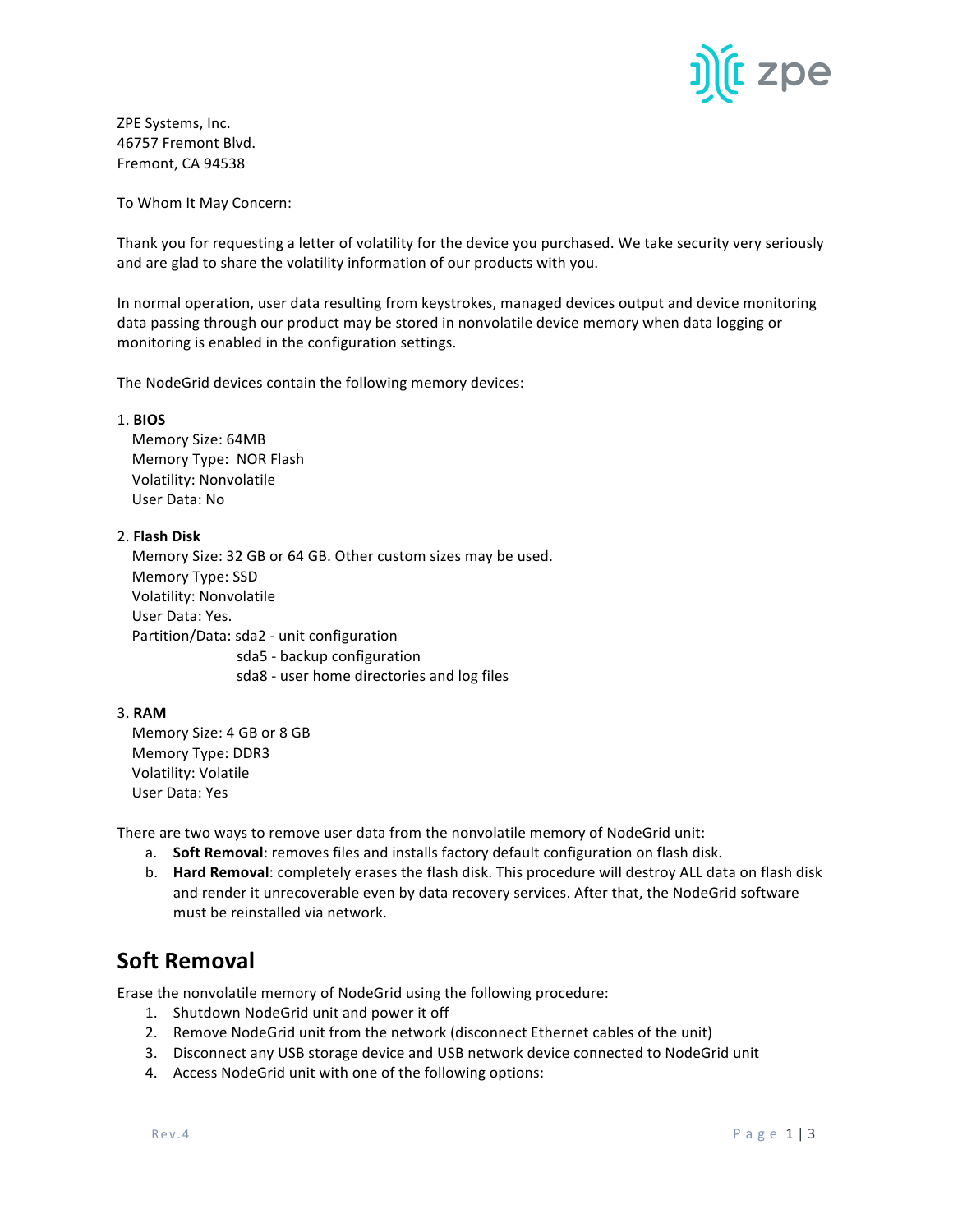- a. NodeGrid console port using a RJ-45 console adapter and a straight-through network cable connected to a terminal or workstation.
- b. HDMI port and USB port connected to an HDMI monitor and USB keyboard.
- 5. Power on NodeGrid unit and select 'NodeGrid <version> Rescue Mode' in the following menu:

```
*NodeGrid Manager <version>
*NodeGrid Manager <version> - Factory Default Settings
*NodeGrid Manager <version> - Rescue Mode
*NodeGrid Manager <version> - Network boot
*NodeGrid Manager <version> (verbose)
Use the * and * keys to select which entry is highlighted.
  Press enter to boot the selected OS, `e' to edit the commands
  before booting or `c' for a command-line.
```
- 6. At the prompt ("bash-4.3#"), run this command to erase all files and load factory configuration, without quotation marks ("): 'apply settings --factory-and-cleanlogs -f -h'
- 7. Wait the following message: Apply factory settings completed. INIT: Switching [...] reboot: System halted
- 8. Power off the unit.

## **Hard Removal - Secure Erase**

Erase the nonvolatile memory of NodeGrid unit using the following procedure:

- 1. Shutdown NodeGrid unit and power it off
- 2. Remove NodeGrid unit from the network (disconnect Ethernet cables of the unit)
- 3. Disconnect any USB storage device and USB network device connected to NodeGrid unit
- 4. Access NodeGrid unit with one of the following options:
	- a. NodeGrid console port using a RJ-45 console adapter and a straight-through network cable connected to a terminal or workstation.
	- b. HDMI port and USB port connected to an HDMI monitor and USB keyboard.
- 5. Power on the unit
- 6. Press the 'Esc' key after BIOS setup page appears on your screen
- 7. Select 'Nodegrid Platform Secure Erase' in the Grub Menu: